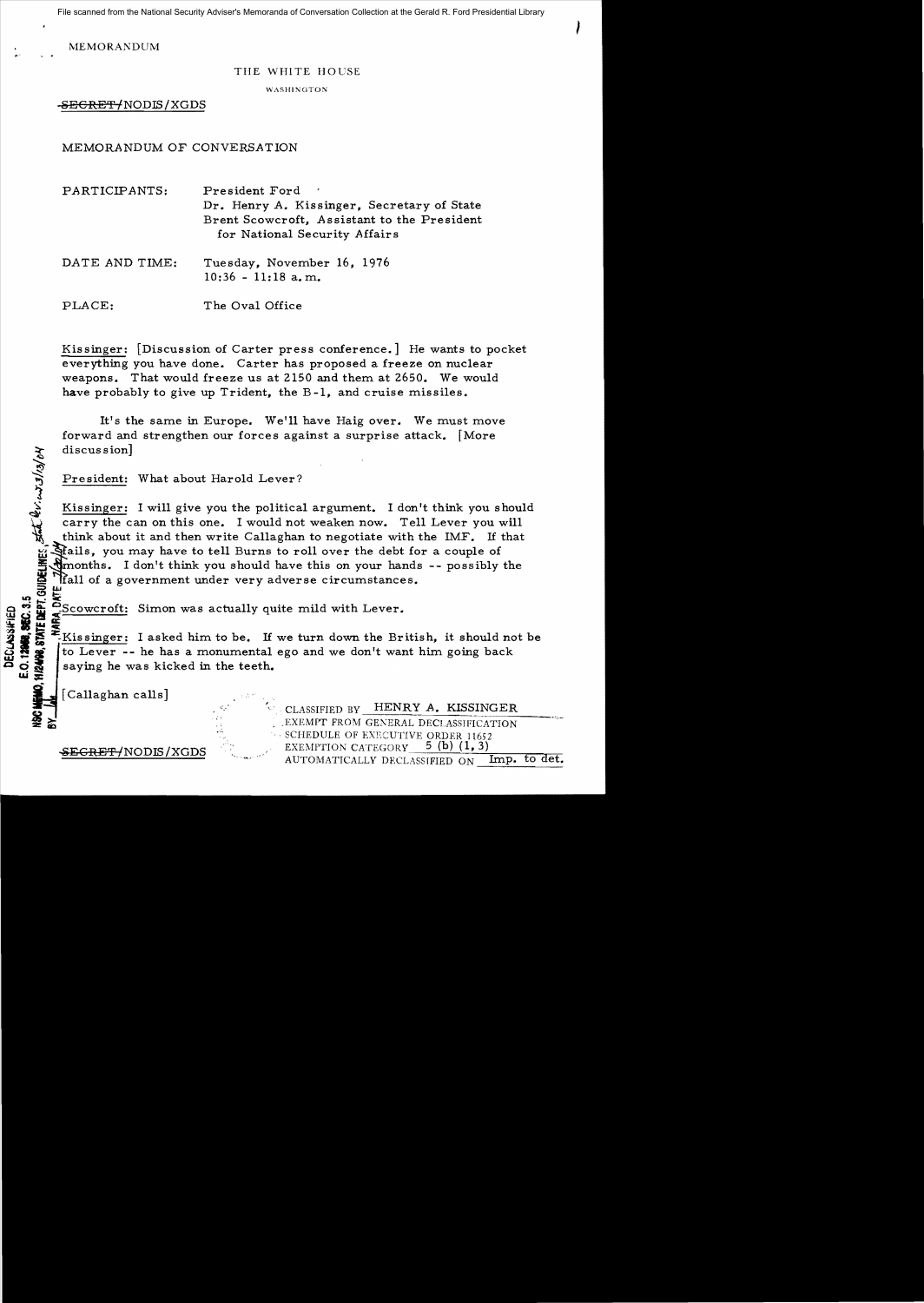## SEGRET/NODIS/XGDS

 $\mathbf{I}$ 

The President said he would be sympathetic -- he'll listen to Lever and write Callaghan a note.

President: He said Healey was meeting with the IMF people today.

Kissinger: I don't know if what Burns and Simon want is doable politically. Maybe it's necessary, but I don't see why you should cram it down their throats.

President: Let me ask about the South Korean and Park Chung Hee thing. Won't it blow big?

Kissinger: It involves the Democrats. It won't blow under a Democratic Attorney General.

Discussion of personal finances, President being active in the party, etc.]

Kissinger: The Israelis are bitching about our UN action. We had to do it.

President: I am completely in favor. We have to do what's right.



<del>SECRET/</del>NODIS/XGDS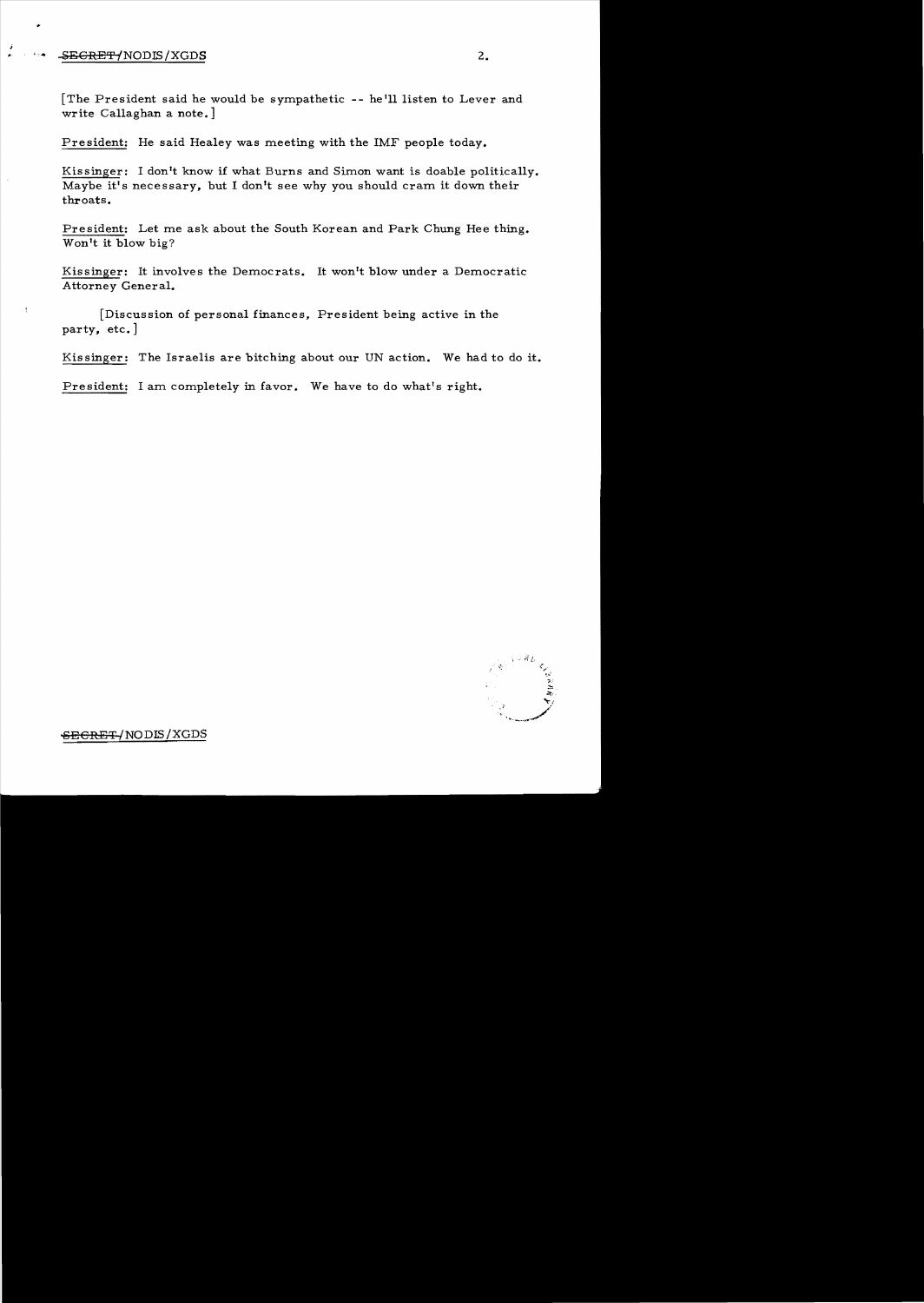aus  $P/K = \frac{16}{5}$ Um ?  $10^{11}/1 - 08.01$ K (Ductier in for the file of the wants to world how prekent faid my Tuillet, B-1, Crise missiber de Mondin<br>Sans in Eur, Monst une fourale staugeton agoint surpine attach K I mill qu'il par ce pole asparent. I dattrick you stand empc can on this one. " with conclusion to the failure you will think celout it and then unte Callegan to mystrite u/Funt of that finds, you may hosts tell Borne & will sur a debt for a comple of mouths, I hast think you should have this one yours hands posetty fait f a gast unile une advenu cercin. 5 Sur actively quote und extension K galed fine To be \$ we twee down a Brits, it should not beto here- he tres morremantal eggs undiret wont tin pain unde danging la une (Practice de mondal supportantes - hotel **E.O. 12050, SEC. 2.5**<br>NSC MEMO, 1112408, STATE DEPT. QUIDELINES State besides 3/01/04 BY  $\frac{1}{4}$